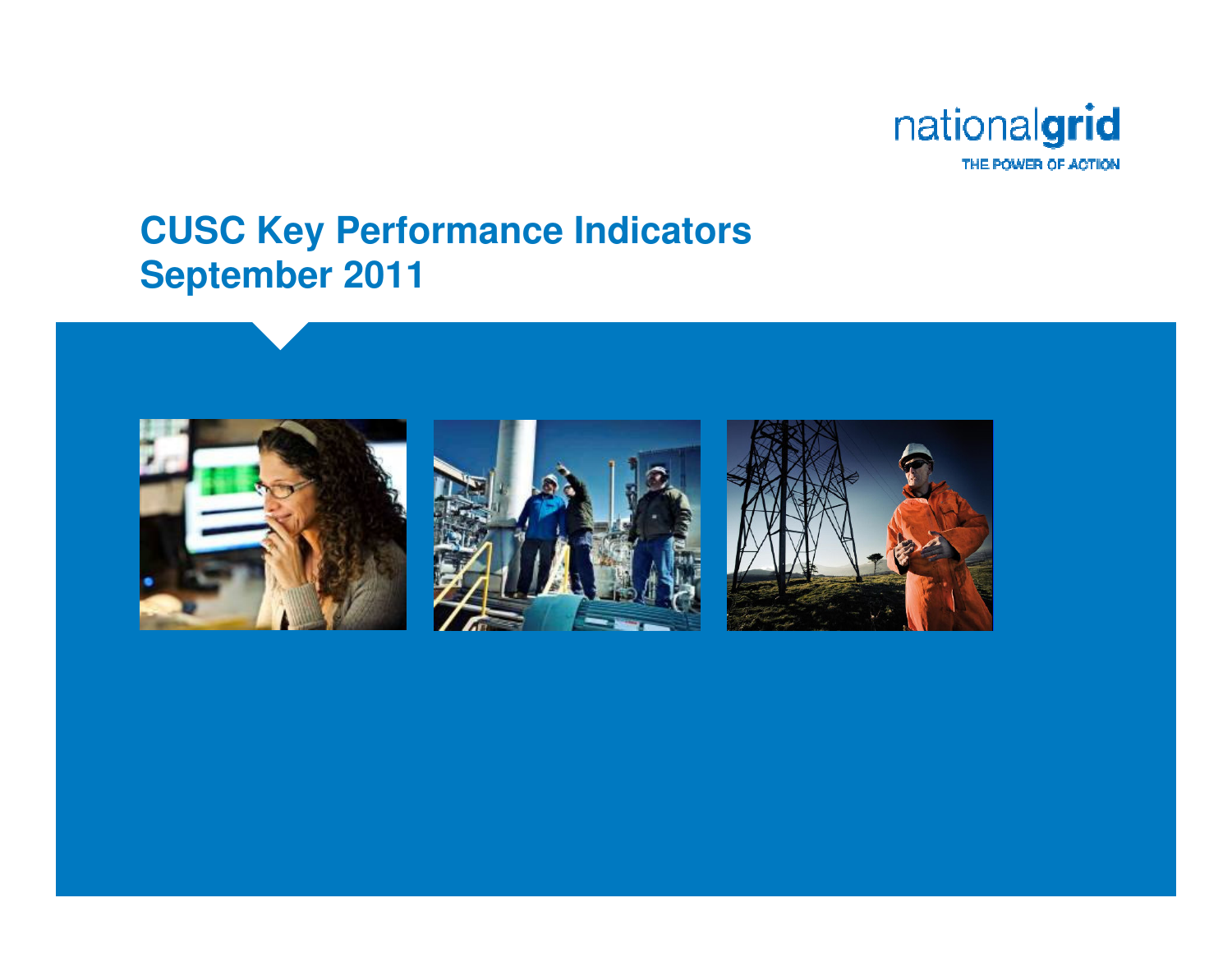

#### **Introduction**

- As part of the Code Governance Review Final Proposals,<br>the Code Of Practice was established. This included a the Code Of Practice was established. This included a Principle for Code Administrators to report on KPIs
- The KPIs cover two measures:
	- **Oualitative**
	- Quantitative
- The KPIs are reported to the Panel each month, on a<br>retrespective basis retrospective basis
- The KPIs identified in the COP are a minimum<br>requirement and may be expanded requirement and may be expanded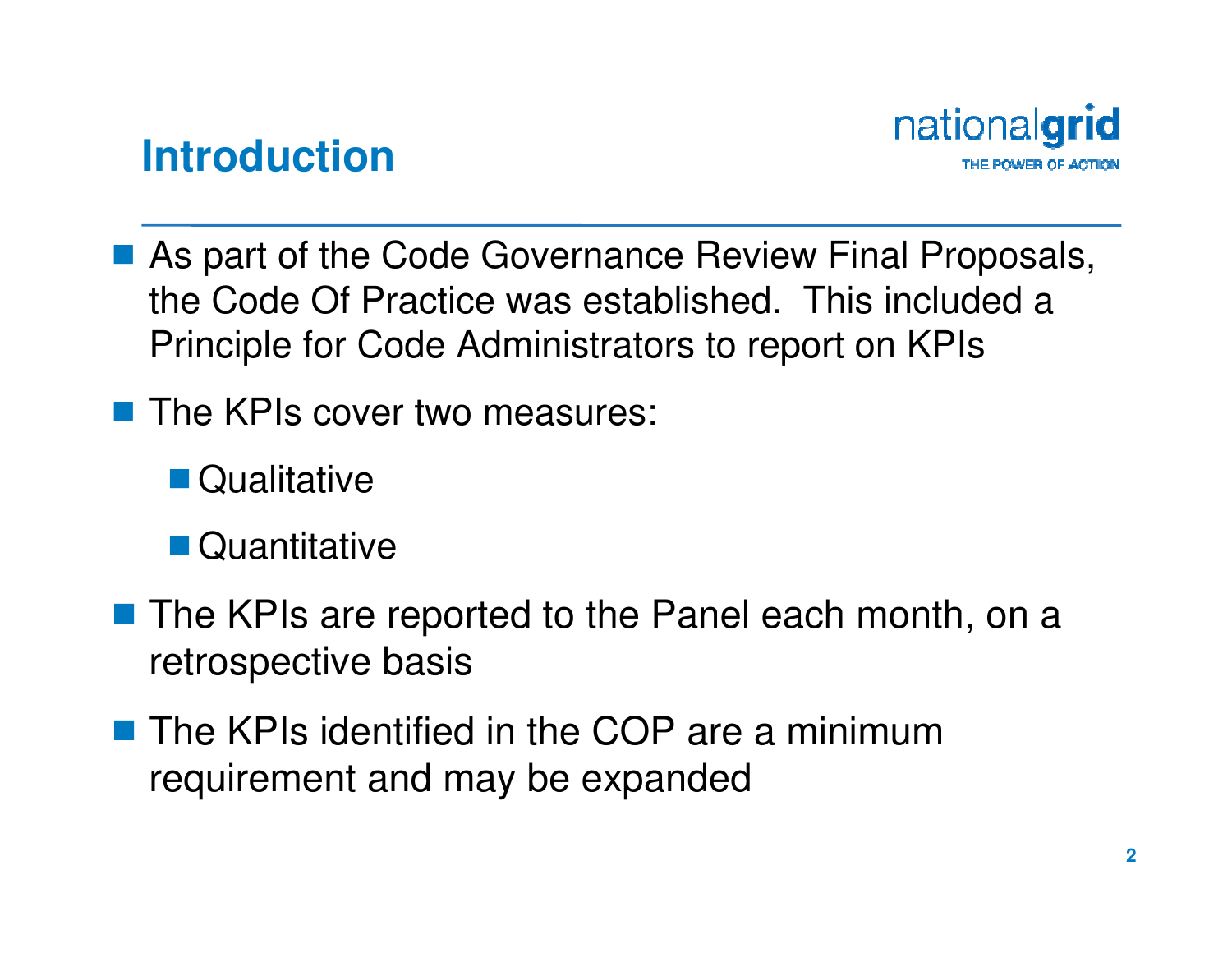## **CUSC Modification Proposals KPIs –September 2011 (see later slides for details)**



nationalgrid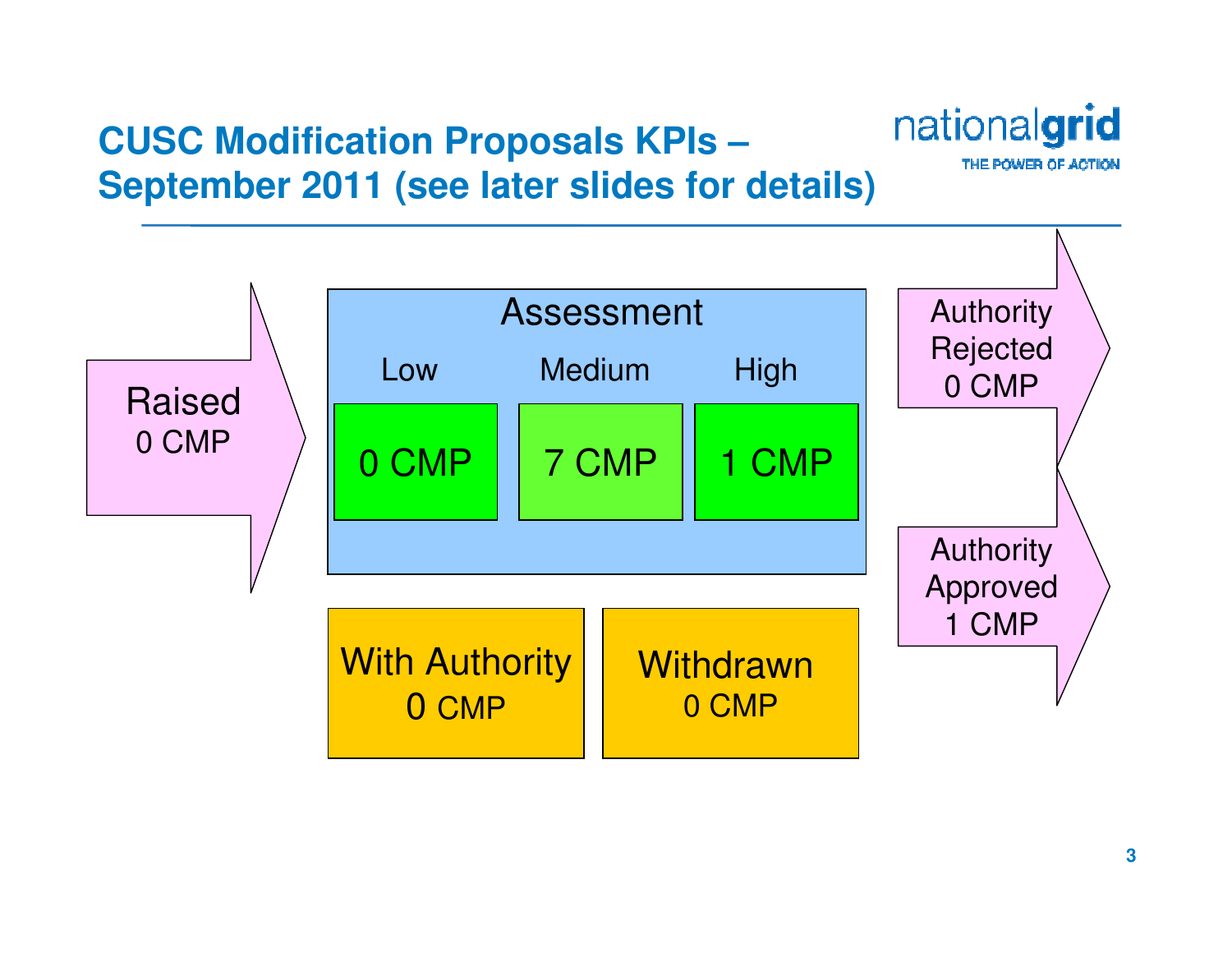

#### **Assessment difficulty**

Points awarded (1 for each)

- **Major reform**
- Complex area (e.g. Gas Insulated Switchgear, Reactive)
- **Norkgroup required**

**Urgent** 

**More than one alternative solution likely** 

Cross code issue

|                | LOW | <b>Medium</b> | High |
|----------------|-----|---------------|------|
| <b>Scoring</b> |     | 1 - 3         |      |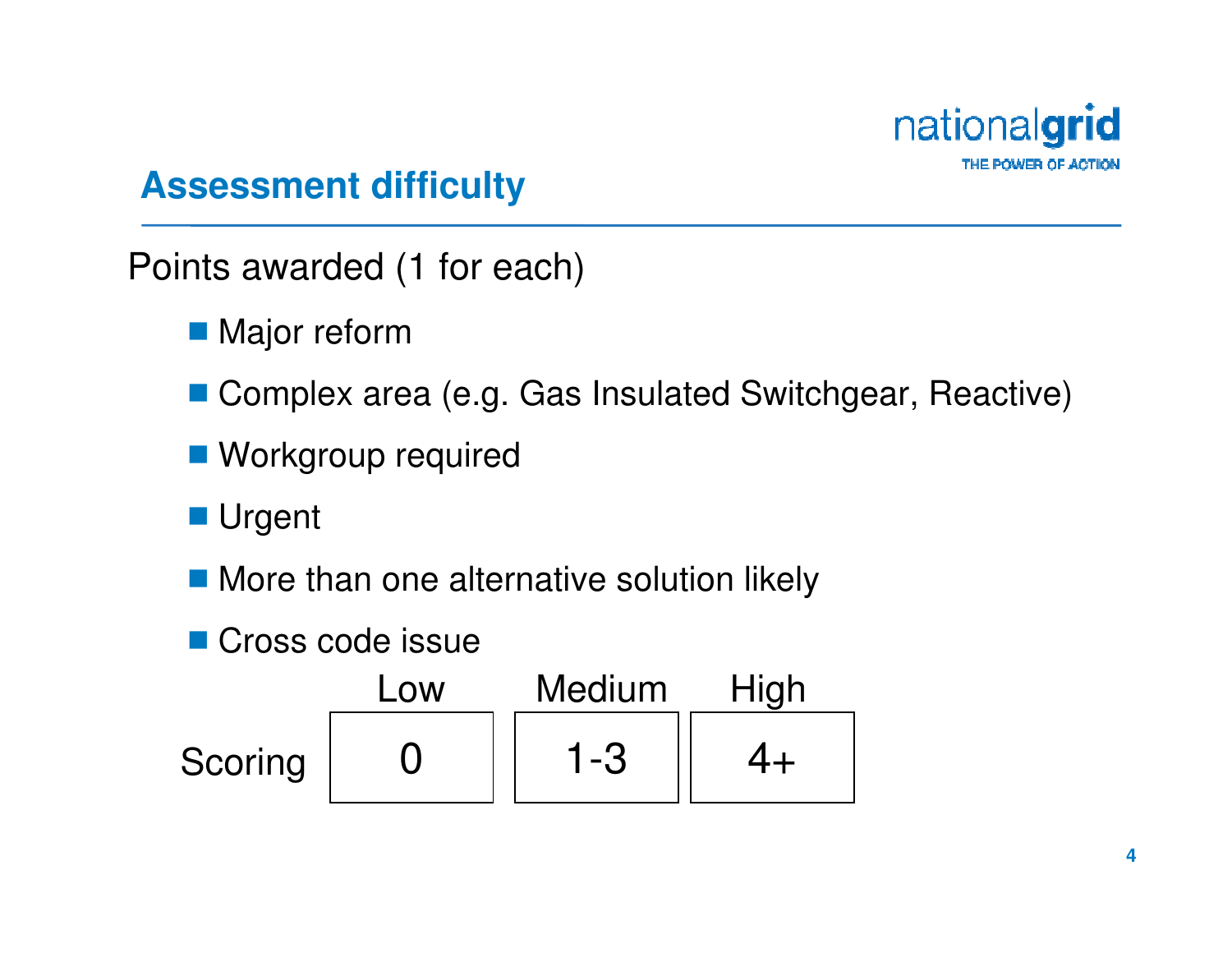

- L. CAP189 – Standard Gas Insulated Switchgear Ownership Boundaries
	- Date raised: 22<sup>nd</sup> July 2010
	- k. Date Panel decision to proceed to Workgroup: 30<sup>th</sup> July 2010
	- Workgroup Report was presented at the 27<sup>th</sup> May CUSC Modifications<br>Ranol mooting and the Panol agrood for CAP189 to preceed to Code Panel meeting and the Panel agreed for CAP189 to proceed to CodeAdministrator Consultation for three weeks.
	- On the 29<sup>th</sup> July the CUSC Panel voted unanimously that CAP189 did not better facilitate the Applicable CUSC Objectives and should not be implemented
	- On the 18<sup>th</sup> August 2011 Ofgem "sent back" the CAP189 Final Modification report for further analysis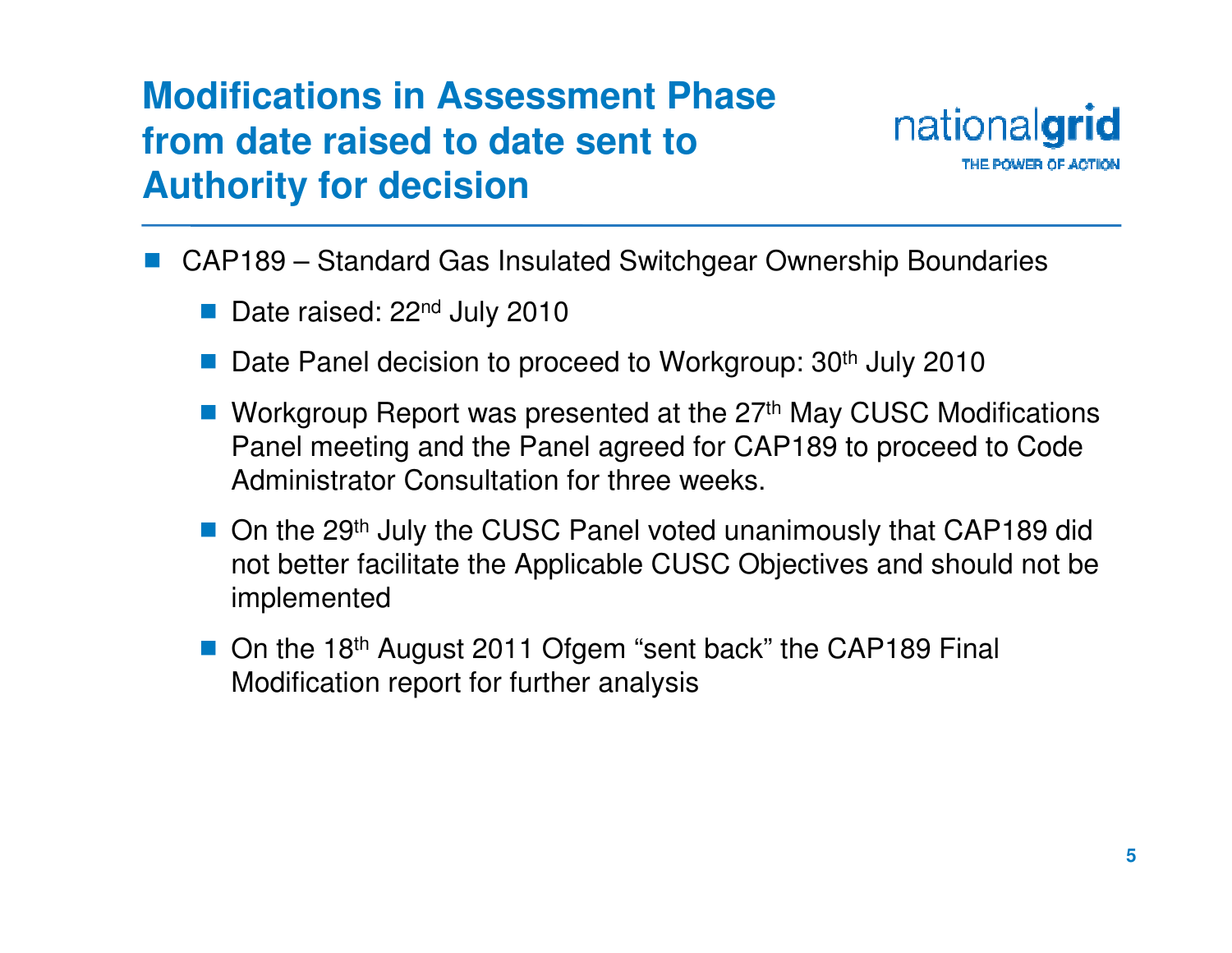

- k. CAP190 – Two Thirds Majority Voting requirement for CUSC Panel recommendations on Amendments arising from Licence obligations Authority requests or obligations
	- Date raised: 26<sup>th</sup> August 2010
	- Date Panel decision to proceed to Workgroup: 3<sup>rd</sup> September 2010
	- CAP190 was put on hold until July 2011 whilst CMP196 is progressed
	- At the 29<sup>th</sup> July 2011 CUSC Panel, the majority of the Panel agreed<br>that the timetable for CMP190 should not be extended and therefore that the timetable for CMP190 should not be extended and therefore the Workgroup Report will be finalised for the August Panel meeting
	- At the 26<sup>th</sup> August 2011 CUSC Panel meeting the members accepted ■ At the 26<sup>th</sup> August 2011 CUSC Panel meeting the members accepted<br>the Workgroup Report and agreed for CAP190 to progress to Code the Workgroup Report and agreed for CAP190 to progress to Code<br>Administrator Consultation for three weeks
	- Code Administrator Consultation closed on the 22<sup>nd</sup> September 2011<br>with three responses received with three responses received
	- CUSC Panel vote will take place on the 28<sup>th</sup> October 2011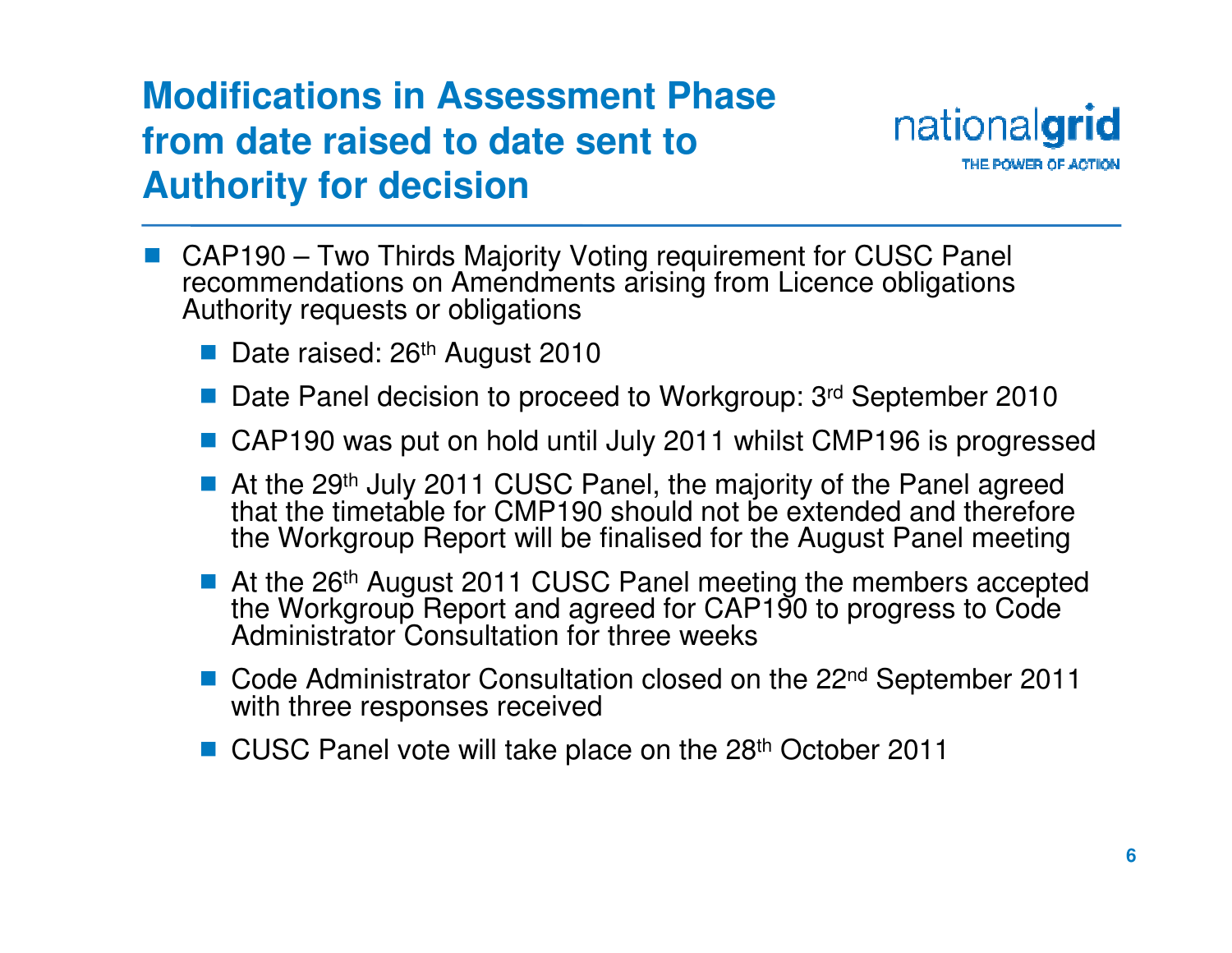

- CMP191 NETSO Consultation in relation to any potential changes to the CUSC which takes place in forums other than the CUSC Modifications CUSC which takes place in forums other than the CUSC Modifications Panel
	- Date raised: 14<sup>th</sup> February 2011
	- Date Panel decision to proceed to Workgroup: 25<sup>th</sup> February 2011
	- Workgroup consultation issued  $7<sup>th</sup>$  June 2011 with a deadline of  $28<sup>th</sup>$ <br>June 2011 June 2011
	- At the 29<sup>th</sup> July Panel meeting the Panel accepted the Workgroup Report and agreed for CMP191 to progress to Code Administrator Consultation for three weeks
	- k. The Code Administrator Consultation closed on 23rd August 2011
	- At the CUSC Panel meeting on the 30<sup>th</sup> September 2011, the Panel<br>voted by majority that the CMP191 original does not better facilitate voted by majority that the CMP191 original does not better facilitate the Applicable CUSC Objectives. The Panel voted by majority that the Workgroup Alternative CUSC Modification does better facilitate the Applicable CUSC Objectives and so should be implemented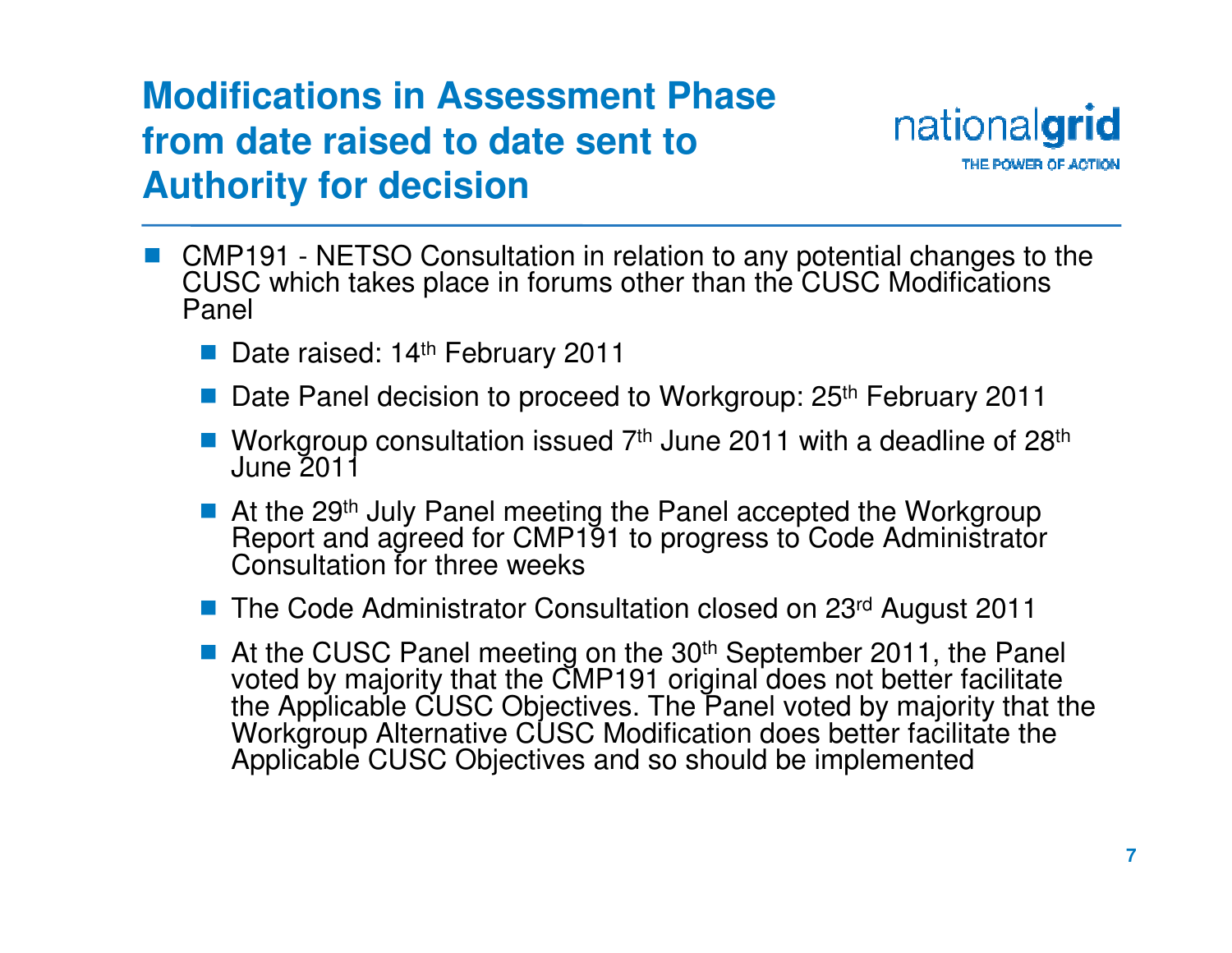

- **Service Service**  CMP192 - Arrangements for Enduring Generation User Commitment
	- Date raised: 17<sup>th</sup> February 2011
	- Date Panel decision to proceed to Workgroup: 25<sup>th</sup> February<br>2011 2011
	- Workgroup Consultation issued 19<sup>th</sup> July 2011 for four weeks
	- A two week extension was agreed to the timetable to allow for a<br>further two Workgroup meetings to take place further two Workgroup meetings to take place
	- At the Panel meeting on the 30<sup>th</sup> September 2011, the Panel<br>accopted the Werkaroun Benet and agreed that CMP192 accepted the Workgroup Report and agreed that CMP192 should progress to the Code Administrator Consultation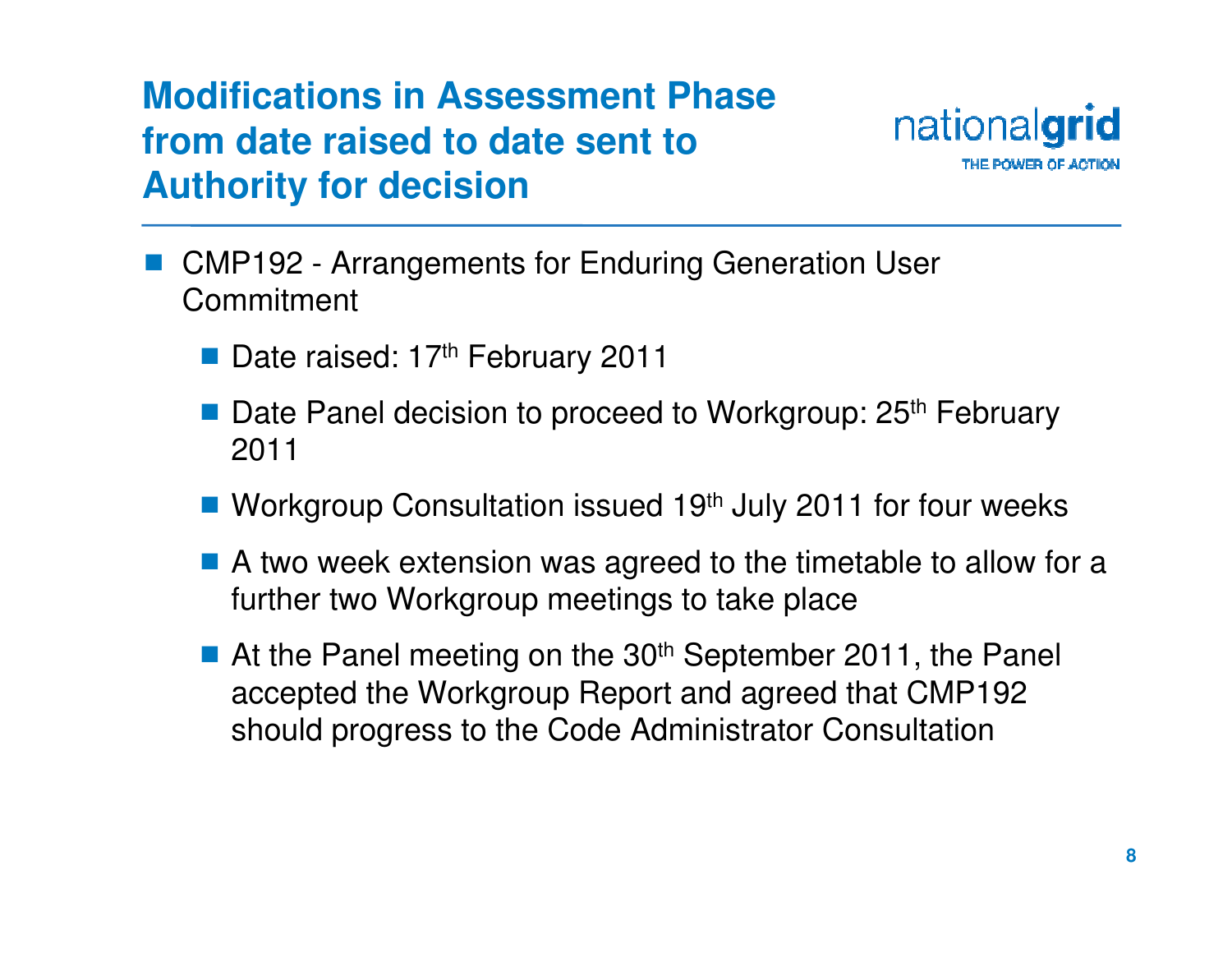

- L. CMP195 – Code Governance Review post implementation clarifications
	- Date raised: 17<sup>th</sup> March 2011
	- Date Panel decision to proceed to Workgroup: 25<sup>th</sup> March 2011
	- Workgroup consultation issued  $10<sup>th</sup>$  June 2011 and closed on 1<sup>st</sup> July 2011 2011
	- At the 29<sup>th</sup> July Panel meeting the Panel accepted the Workgroup<br>Report and agreed for CMP195 to progress to Code Administrator Report and agreed for CMP195 to progress to Code Administrator consultation for three weeks
	- At the CUSC Panel meeting on the 30<sup>th</sup> September 2011, the Panel<br>voted by majority that WACM1 is the bost option voted by majority that WACM1 is the best option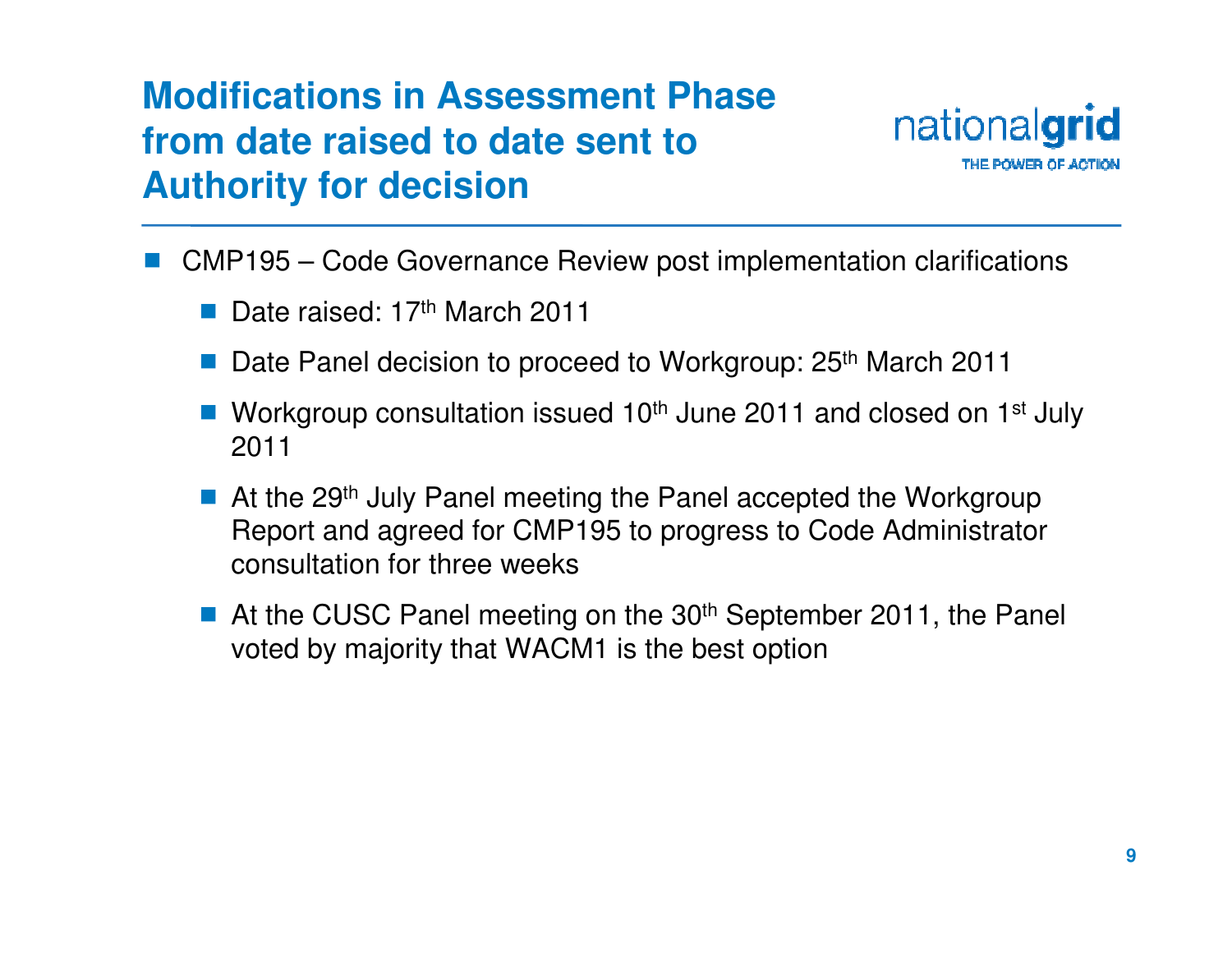

- CMP196 Revisions to "recommendations" in the final CUSC Modification<br>Report Report
	- Date raised: 24<sup>th</sup> March 2011
	- Date Panel decision to proceed to Workgroup: 25<sup>th</sup> March 2011
	- Workgroup consultation (1) issued  $8<sup>th</sup>$  April 2011, a further Workgroup consultation (2) was issued on 18<sup>th</sup> May 2011 for two weeks consultation (2) was issued on 18th May 2011 for two weeks
	- k. The Workgroup Report was presented at the CUSC Panel meeting on 24<sup>th</sup> June 2011 and the Panel agreed for CMP196 to progress to Code<br>Administrator Consultation
	- On the 29<sup>th</sup> July the CUSC Modifications Panel voted by majority that CMP196 better met the Applicable CUSC Objectives and should be CMP196 better met the Applicable CUSC Objectives and should be implemented
	- The final CUSC Modification Report was submitted to the Authority on the 10<sup>th</sup> August 2011 for decision the 10<sup>th</sup> August 2011 for decision
	- The final CUSC Modification Report for CMP196 was approved by the Authority on 15<sup>th</sup> September 2011 and it was implemented on 29<sup>th</sup> Authority on 15<sup>th</sup> September 2011 and it was implemented on 29<sup>th</sup><br>September 2011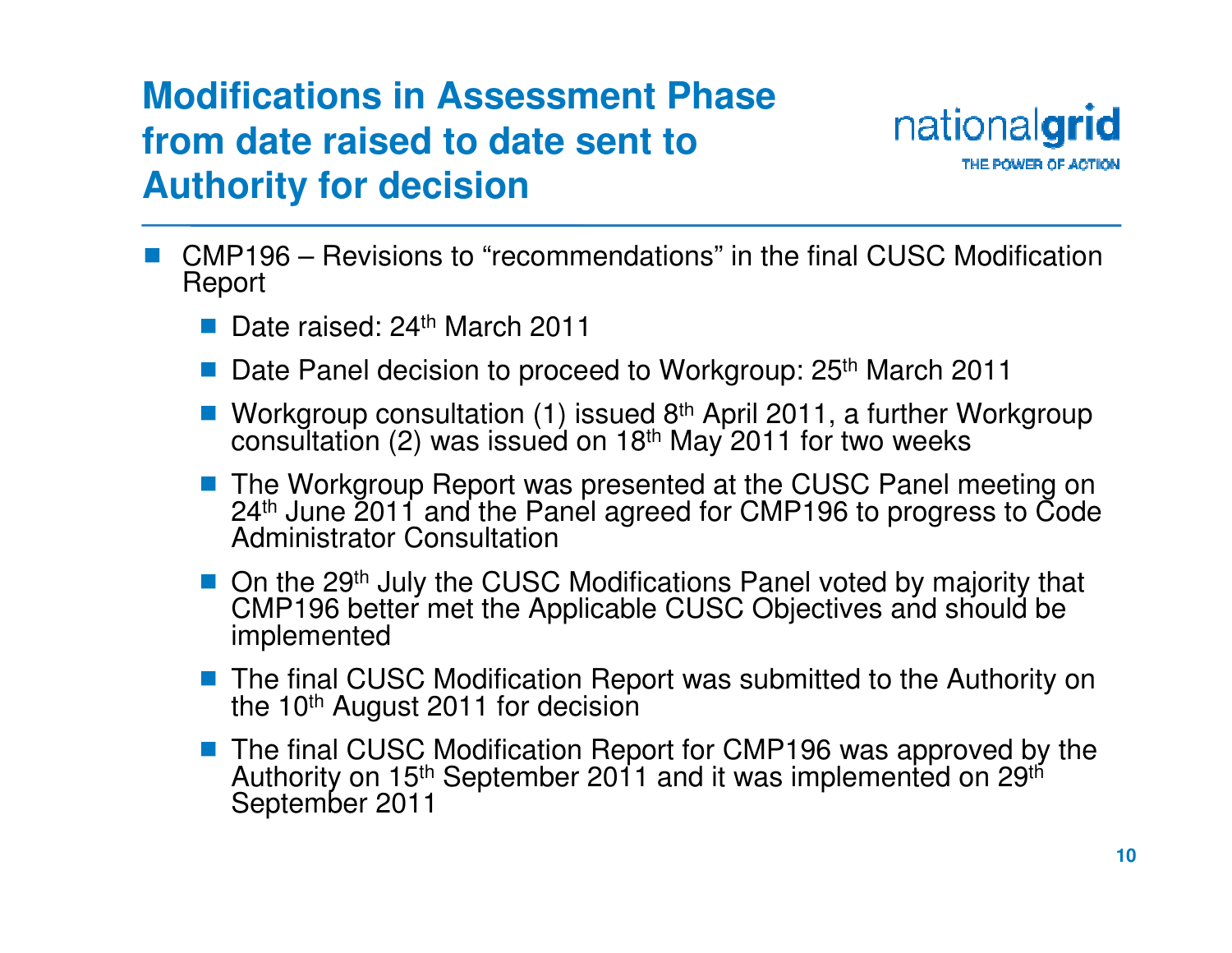

- L. CMP197 – Amendment to Qualifying Guarantor
	- Date raised: 26<sup>th</sup> April 2011
	- k. Date Panel decision to proceed to Workgroup: 6<sup>th</sup> May 2011
	- Workgroup consultation issued on  $23<sup>rd</sup>$  June 2011 and closed on  $14<sup>th</sup>$ <br> July 2011
	- At the 26<sup>th</sup> August Panel meeting the Panel accepted the Workgroup Report and agreed for CMP197 to progress to Code Administrator Consultation for three weeks
	- The Code Administrator Consultation closed on 26<sup>th</sup> September with two respenses received two responses received
	- k. The CUSC Panel vote will take place on the 28<sup>th</sup> October 2011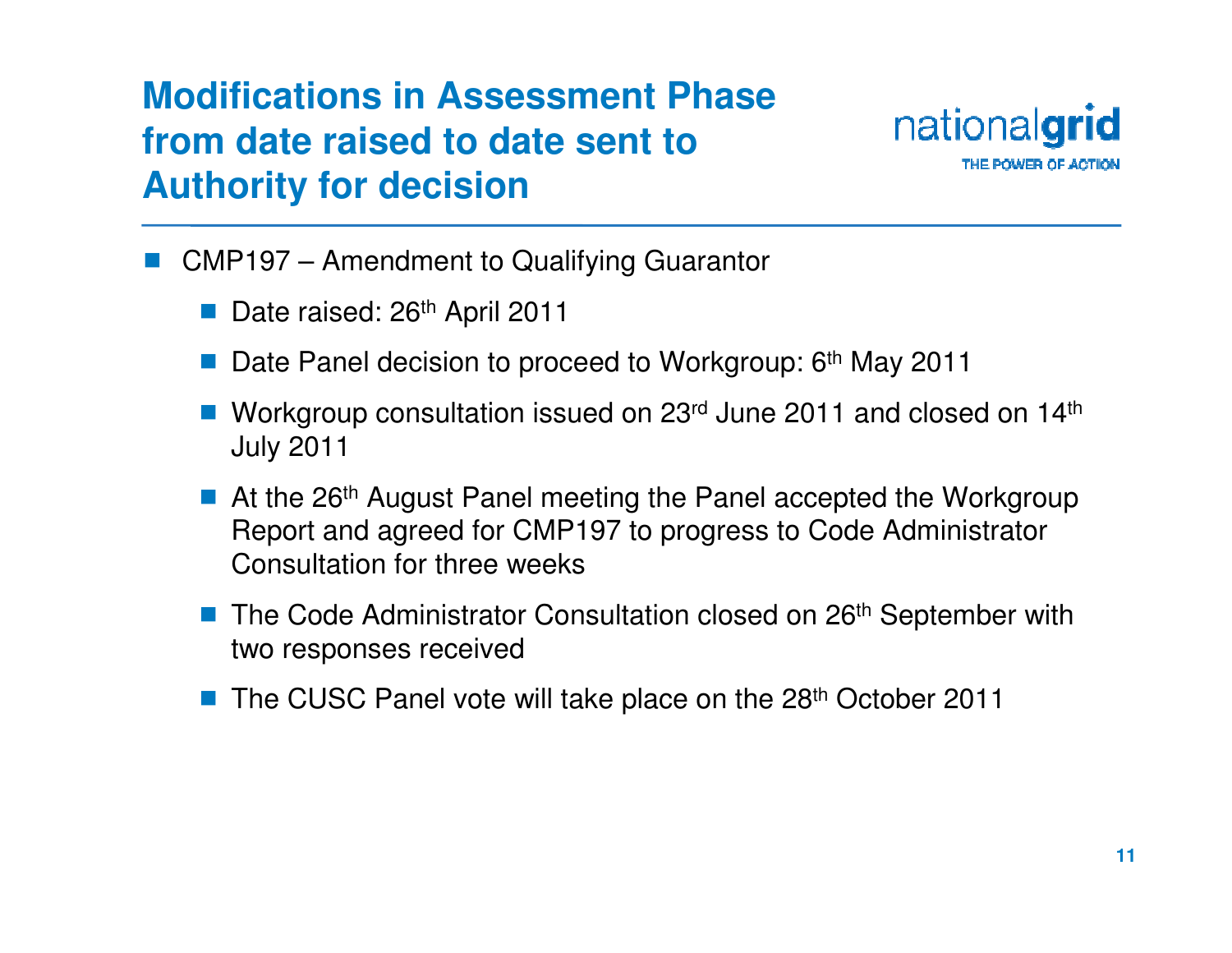

- L. CMP198 – Proposer Ownership of CUSC Modification Proposals
	- Date raised: 19<sup>th</sup> May 2011
	- k. Date Panel decision to proceed to Workgroup: 27<sup>th</sup> May 2011
	- Workgroup consultation was issued on 15<sup>th</sup> July 2011
	- At the Panel meeting on the 30<sup>th</sup> September 2011, the Panel accepted<br>the Werkaroun Pepert and acroed that CMP198 should pregress to the Workgroup Report and agreed that CMP198 should progress to the Code Administrator Consultation.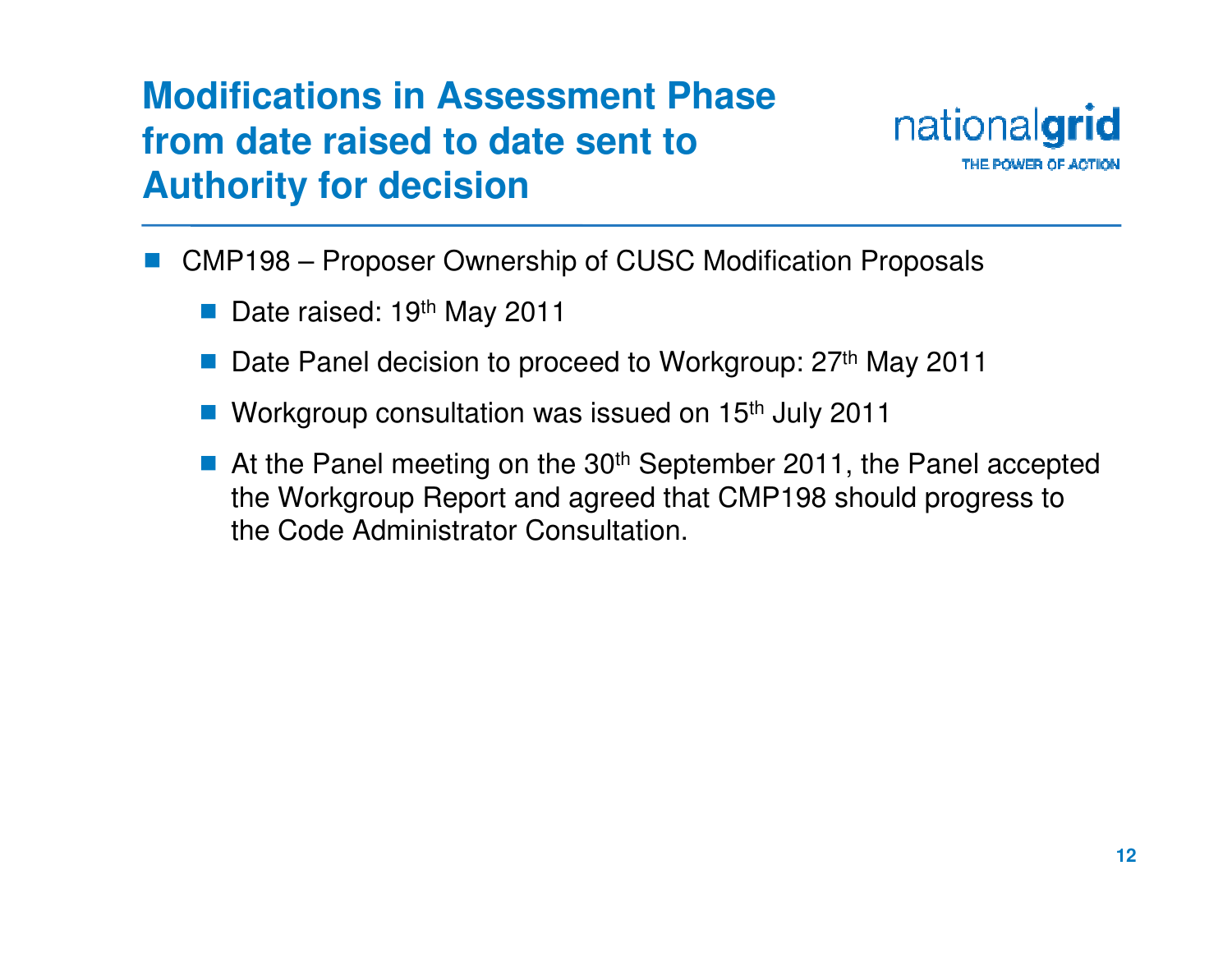

- L. CMP199 – Reactive Despatch Network Restrictions
	- Date raised: 18<sup>th</sup> August 2011
	- At the 26<sup>th</sup> August CUSC Panel meeting, the Panel agreed for<br>CMP199 to preceed directly to Code Administrator Consultation CMP199 to proceed directly to Code Administrator Consultation.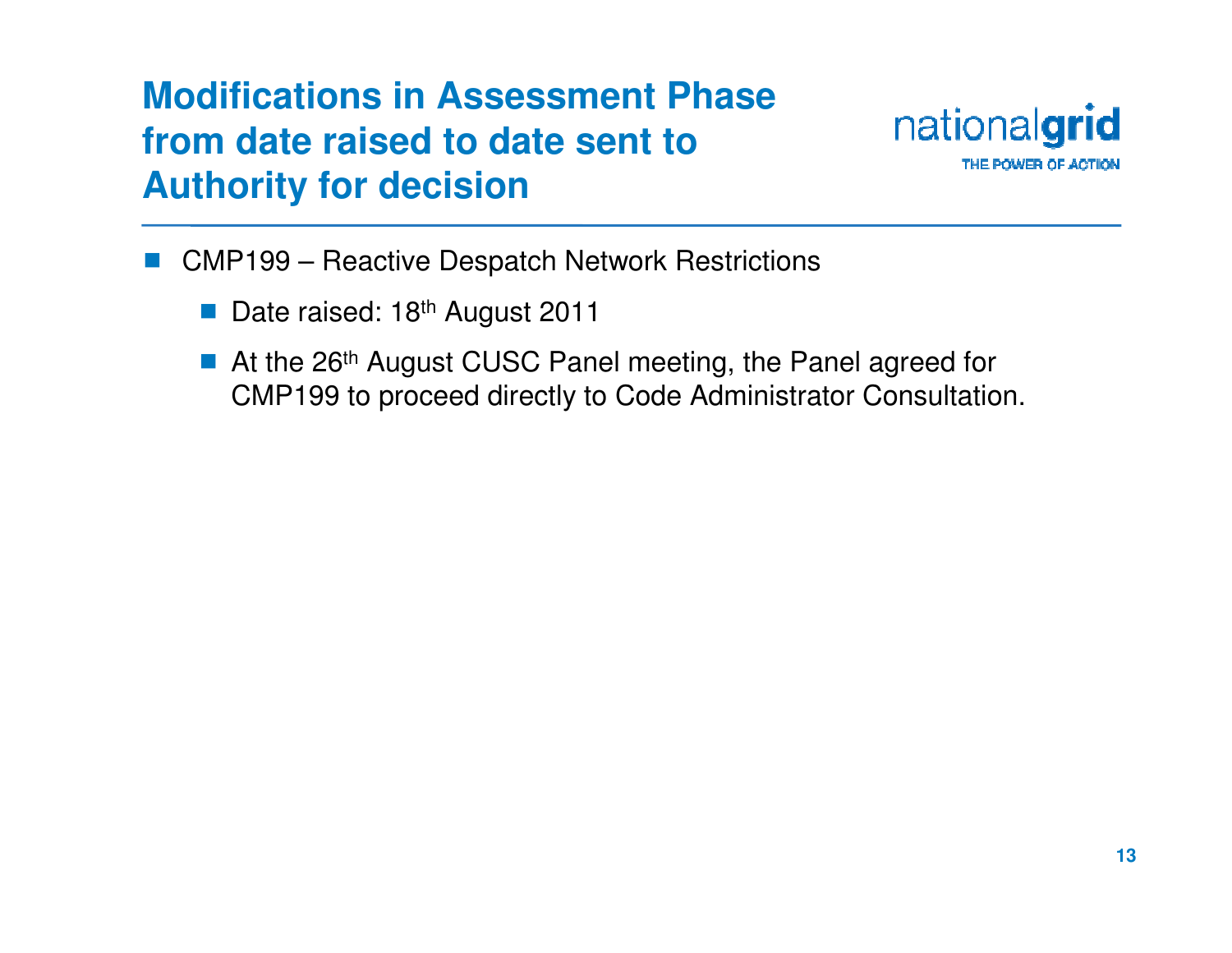#### **Modifications with the Authority** nationalgrid **from date sent to Authority to date decision received**

L. CAP189 – Standard Gas Insulated Switchgear Ownership Boundaries

- Date submitted to Authority for decision: 10<sup>th</sup> August 2011
- Authority Send Back decision received on 18<sup>th</sup> August 2011
- L. CMP196 – Revisions to "recommendation" in the final CUSC Modification Report
	- Date submitted to Authority for decision: 10<sup>th</sup> August 2011
	- Authority decision received on 15<sup>th</sup> September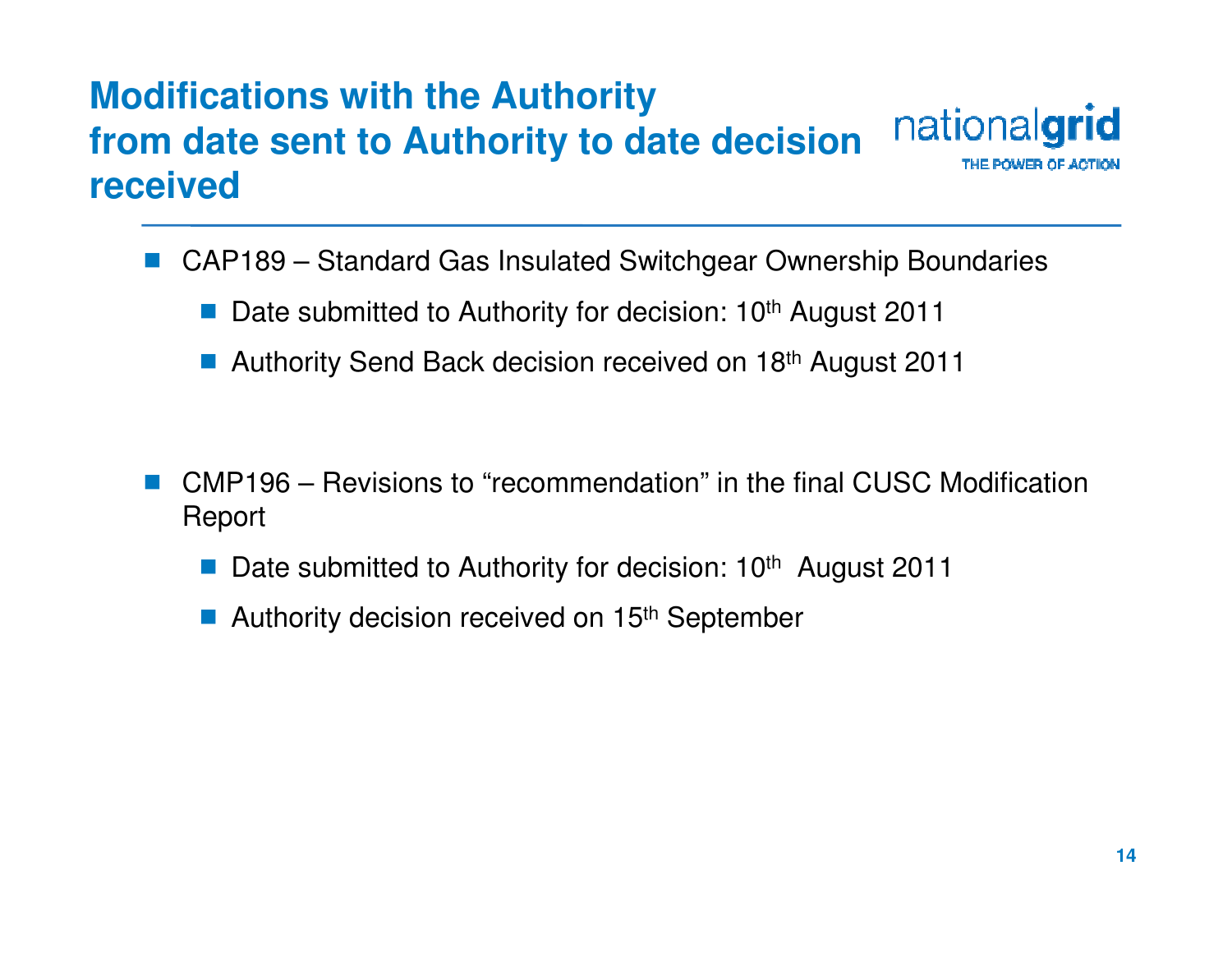#### nationalgrid **Authority Decisions Received in September 2011**

 $\mathbb{R}^n$ Authority approved CMP196 on 15<sup>th</sup> September 2011 and it was implemented on 29<sup>th</sup> September 2011.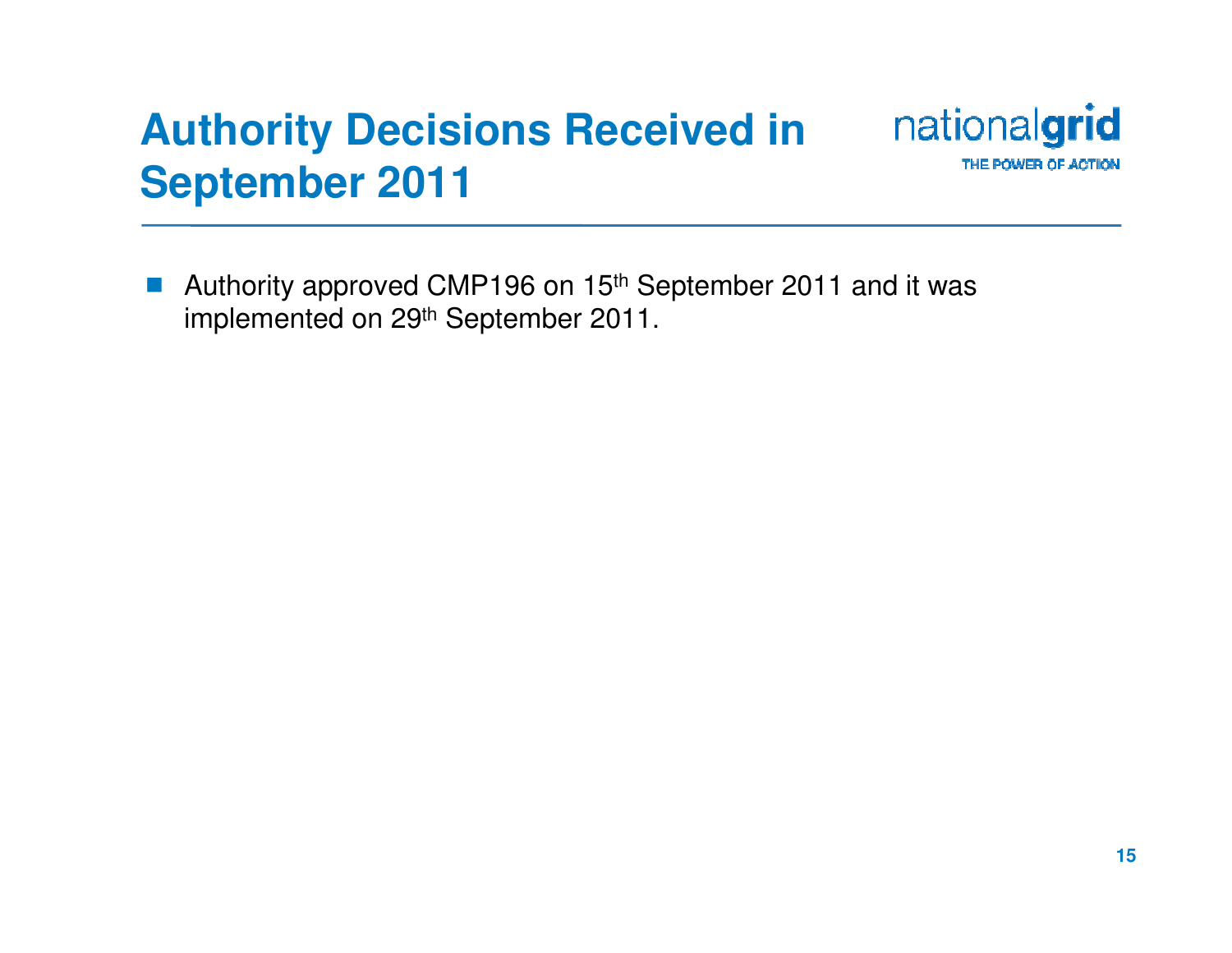# **CUSC Modifications Panel KPIs –September 2011**



| <b>KPI</b>                         | <b>Measure</b>                                                                                                        | <b>Month</b> | <b>Rolling 12</b><br><b>Month</b> | <b>Rolling 12</b><br>Month % |
|------------------------------------|-----------------------------------------------------------------------------------------------------------------------|--------------|-----------------------------------|------------------------------|
| Implementation<br><b>Costs</b>     | Number of final CUSC Modification Reports where<br>implementation costs estimates were available for<br>consultation* | 0            | $\mathbf 0$                       | <b>NA</b>                    |
|                                    | Average Percentage difference between estimated<br>and actual costs                                                   | <b>NA</b>    | 0                                 | <b>NA</b>                    |
| <b>Efficient</b><br>Administration | Number of CUSC Panel papers issued                                                                                    | 16           | 75                                | <b>NA</b>                    |
|                                    | Number of papers published late**                                                                                     |              | 4                                 | 5.3%                         |
|                                    | Number of final CUSC Modification Reports submitted<br>to Authority in line with original timetable***                | 0            | $\Omega$                          | <b>NA</b>                    |
|                                    | Number of extensions to timetable requested                                                                           | 0            | 9                                 | <b>NA</b>                    |

NB. For the purposes of the first year of reporting, the 'Rolling month' figures begin from January 2011.

\*Refers to Central Systems only and therefore may often be Not Applicable .

 \*\*Target for publication is 5 Working Days before Panel meeting for Panel papers and 1 Working Day after Panel meeting for publication of final minutes

\*\*\*Original Timetable as described in IWA and agreed by CUSC Panel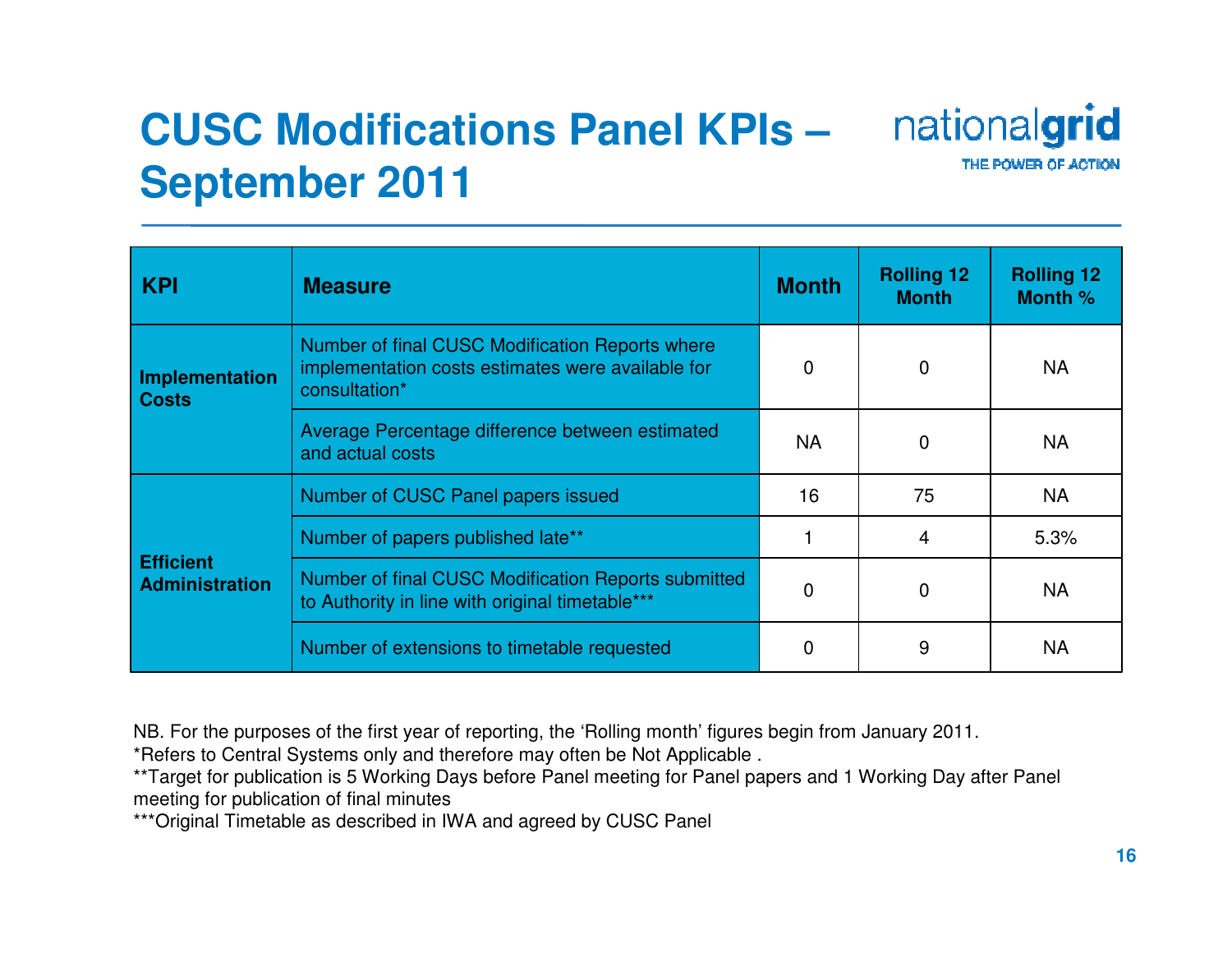# **CUSC Modifications Panel KPIs –September 2011**



| <b>KPI</b>                                | <b>Measure</b>                                                                                    | <b>Month</b> | <b>Rolling 12</b><br><b>Month</b> | <b>Rolling 12</b><br>Month % |
|-------------------------------------------|---------------------------------------------------------------------------------------------------|--------------|-----------------------------------|------------------------------|
|                                           | Average time between standard proposal<br>raised and submitted for Authority decision*            | <b>NA</b>    | 180 WDs                           | <b>NA</b>                    |
|                                           | Average time between Self-governance proposal raised<br>and submitted for CUSC Panel decision     | <b>NA</b>    | 36 WDs                            | <b>NA</b>                    |
|                                           | Average time between Standard proposal submitted for<br>Authority decision and decision published | <b>NA</b>    | 24 WDs                            | <b>NA</b>                    |
|                                           | Average time between Self Governance decision and<br>implementation                               | N/A          | 26 WDs                            | <b>NA</b>                    |
| <b>Efficient</b><br><b>Administration</b> | Average time between Authority decision and<br>Implementation                                     | <b>NA</b>    | 10 WDs                            | <b>NA</b>                    |
|                                           | Number of CUSC Modification Proposal progressed<br>through Self-governance**                      | 0            | 2                                 | 22%                          |

\*The CUSC defines Standard CUSC Modification Proposal as 'neither suitable for inclusion in a Significant Code Review nor meets the Self-Governance criteria.

\*\*The rolling data for this measure could be affected by the Authority changing the route of a Proposal at a later stage, prior to the Panel's final determination, or by an appeal which may result in the Authority making the final determination instead of the Panel.